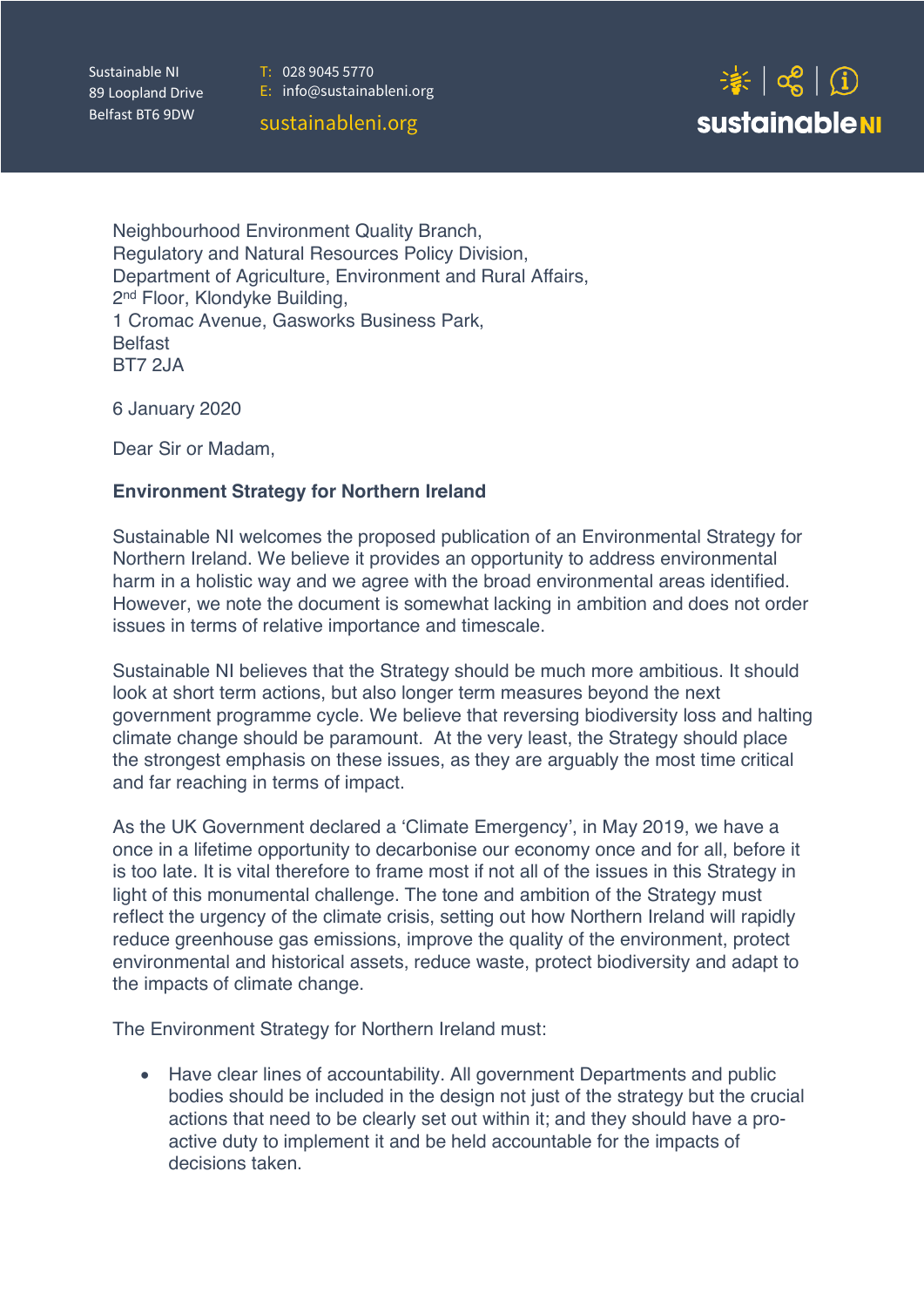- Be independently monitored with robust mechanisms to hold government to account.
- Have statutory footing and binding targets that are clear, measurable and ambitious and in line with the SDGs. Effective environmental governance is essential for any framework of environmental policy; a strategy that is not backed up in law with effective enforcement mechanisms is essentially no more than a wish list.
- Be matched by appropriate and significant additional direct investment to enrich our environment and land/sea resource and a commitment that future public payments are directed towards delivering public benefits.

In addition, we believe it is fundamental to the future of Northern Ireland that:

- A Northern Ireland Environment Act is created to give the Environment Strategy a binding, legal footing.
- Creation of an independent Environmental Protection Agency (EPA). Northern Ireland remains the only part of these islands without an EPA. We need an EPA to ensure independent and robust monitoring and appropriate mechanisms to hold government to account.
- Introduction of a Northern Ireland Climate Change Act. Given the implications of Climate Change for all aspects of NI society and our massive overdependence on imported fossil fuels despite our abundant local sources of renewable energy, NI urgently requires a Climate Change Act. It should include an action plan with a net zero target for GHG emission reductions and renewable energy generation in line with UK Climate Change Committee recommendations. The Act should place a statutory duty on public authorities to adapt to and mitigate climate change.
- A central government department for climate policy. As climate change crosscuts several government departments it will require an integrated policy response. Although there are obvious parallels with waste and other environmental policy areas, climate change requires an 'all of government' response. As most of the solutions to climate change sit outside of DAERA's responsibilities, serious consideration should be given to moving climate policy to a central department.
- Climate services. External climate services should be established by the Government to support and coordinate climate change adaptation and mitigation efforts outside of government. This should include commissioning and co-ordinating scientific research to facilitate evidence based policy making, as well as communicating climate science and policy information to key stakeholders. Currently, government funded support is restricted to climate change adaptation work.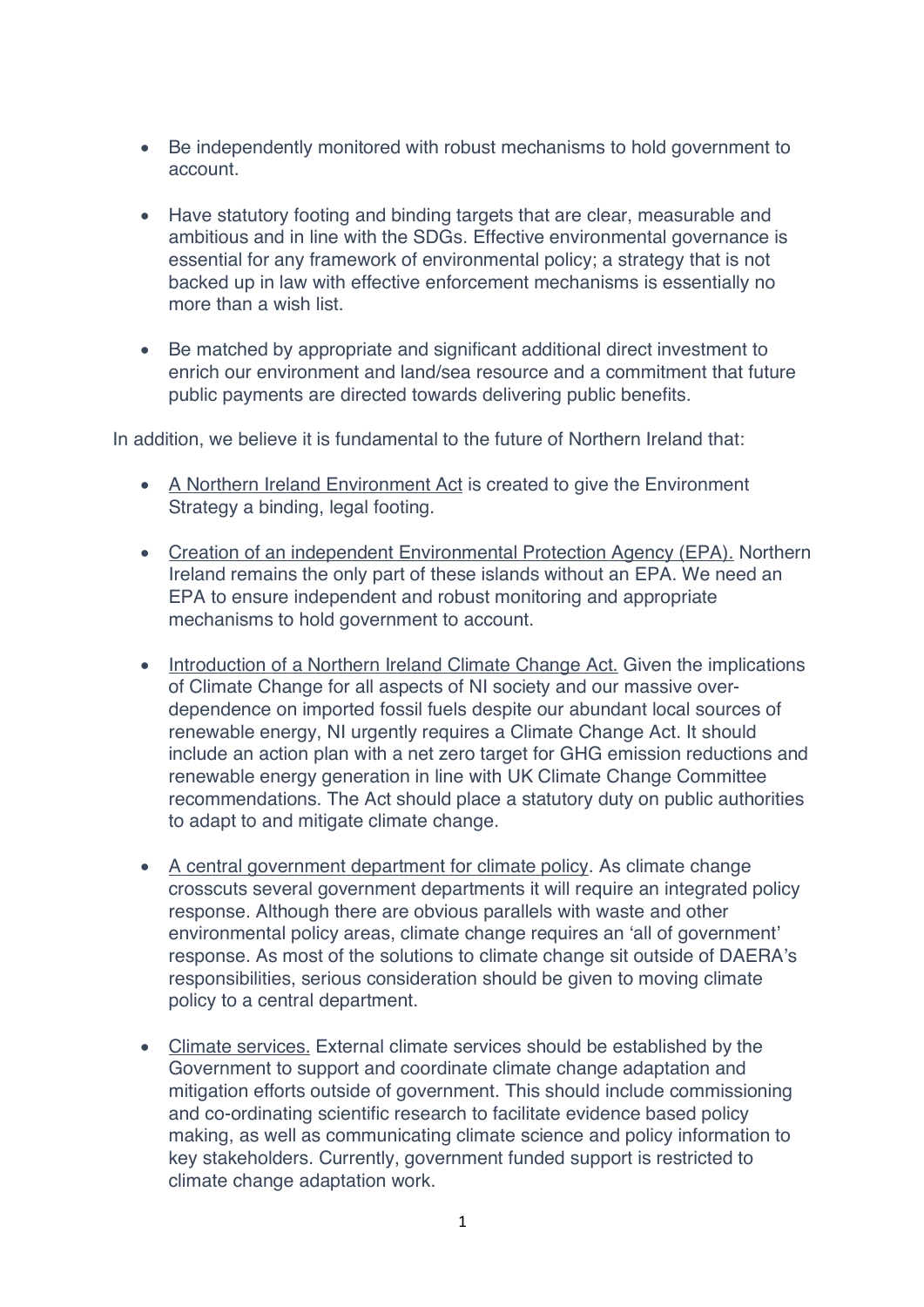- Mainstreaming of UN Sustainable Development Goals (SDGs). All future Programmes for Government must help deliver on our commitment to implement the UN SDGs and include: Specific NI indicators; Compulsory incorporation into local council community plans; Appointment of SD champions in each government department; and the Executive Office should be responsible for implementation/reporting.
- A NI 'Well-being of Future Generations Act. Based on the Welsh example, this Act would improve the social, economic, environmental and cultural well-being of NI by encouraging cross-departmental cooperation; and improve partnership working with people and communities to undertake long-term planning to prevent problems through a more joined-up approach. It would help create a NI that people will want to live in, now and in the future.
- Creation of a NI Environmental Citizens Advisory Panel. Such a Panel would improve citizen information, engagement and participation in the design of environmental policies and strategies that affect NI. As the island of Ireland and its surrounding seas represent a single biogeographic unit consideration should be given to the future development of an all-island Environment Plan and a cross-border environmental advisory panel tasked with exploring an island-wide response to environmental issues that affect all citizens.
- Sustainable Agri-Food Sector Support. A growth strategy to support sustainable small-scale farming should be developed with provision for training and incentives for farmers/landowners to support environmental initiatives such as combatting climate change and restoring nature in our countryside. Farming subsidies should provide an incentive for farmers to farm in a way that helps protect the environment. This should be progressed through a 'Public Money for Public Goods' approach.
- A Cross-Departmental Strategy for Education for Sustainable Development is developed. This strategy should lead to a systemic change in teaching and access to environmental education for all age groups and encourage longterm attitudinal and behavioural change in relation to our interaction with the environment. It should include ambitious targets for outdoor learning.

Sustainable Development is an important aspect of Sustainable NI's work and we have developed a 5-year strategy 'Time for Change - Creating a More Sustainable Future for Northern Ireland' to ensure that our activities and decisions make a positive contribution to the Sustainable Development Strategy for Northern Ireland. Supporting local government and public bodies in embedding the principles of sustainable development in policy and practice is the cornerstone of our approach.

We note that councils require support in the area of climate change adaptation and mitigation planning. Whilst Climate NI provides support to councils on climate change adaptation planning, there is no equivalent government funded support service for climate change mitigation activities. This gap in support must be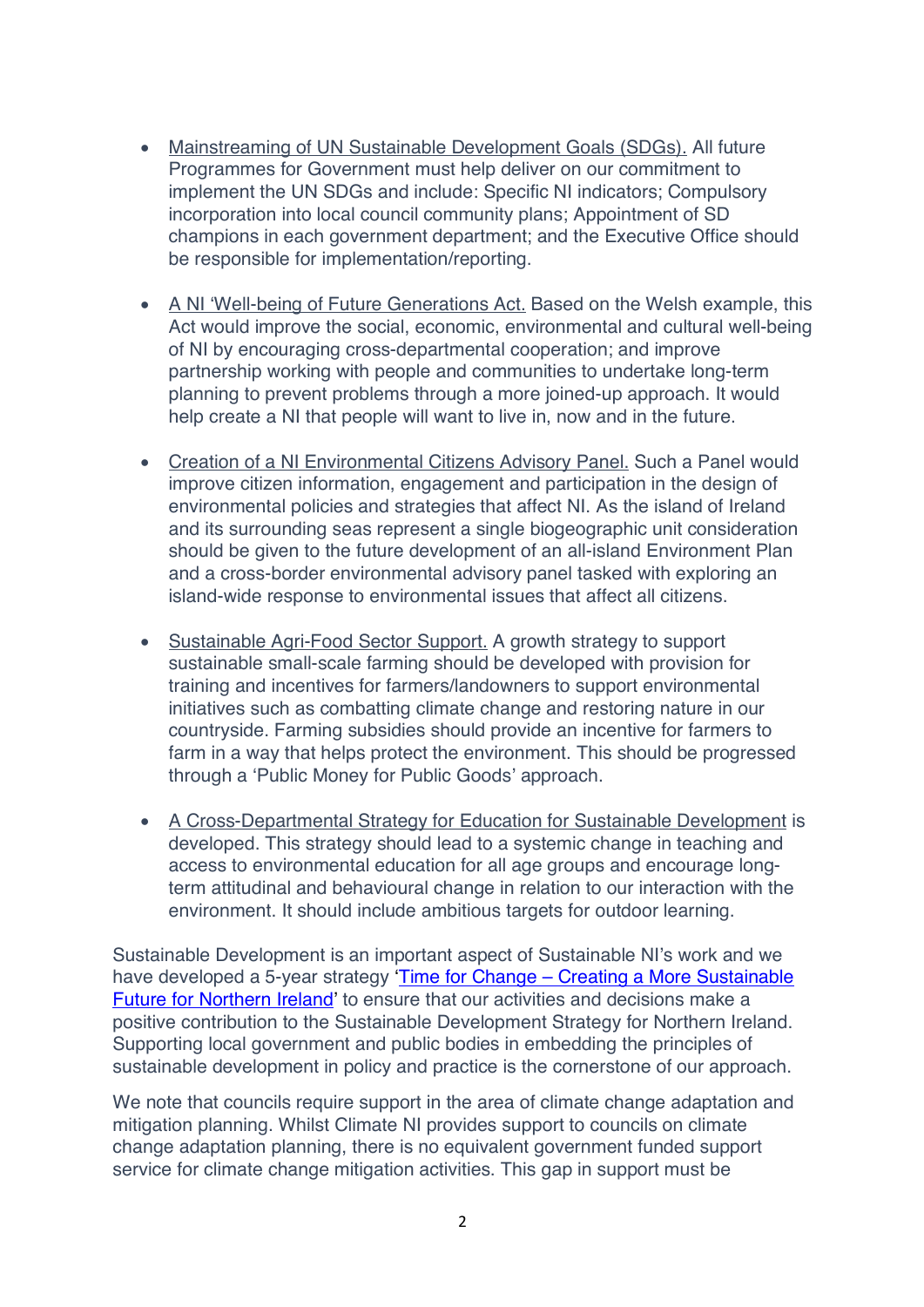recognised and addressed.

We enclose our comments on the consultation discussion paper, formulated through engagement with colleagues in Northern Ireland Environment Link, Local Authorities, NI Assembly and the Northern Ireland Housing Executive.

We look forward to seeing the first draft of the Environment Strategy for Northern Ireland and we would be pleased to provide additional opinion if it would be helpful.

Sincerely,

Nichola thighes

**Nichola Hughes** Executive Director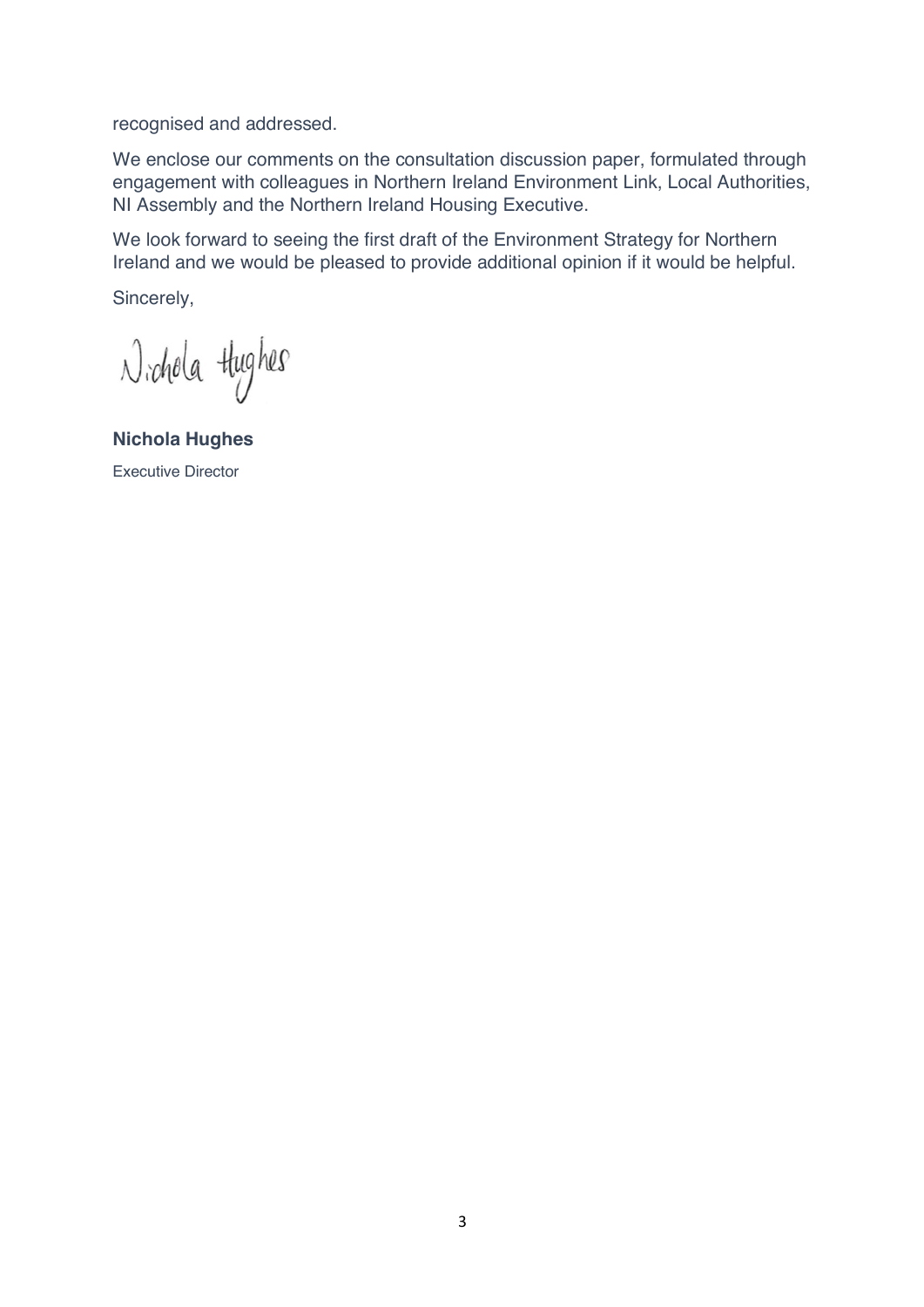# **ABOUT YOU**

**Name (required)**

**Nichola Hughes**

# **E-mail address (if responding electronically)**

**nichola@sustainableni.org**

# **Address (if responding by post)**

**Organisation (if applicable)**

**Sustainable Northern Ireland**

Please note that the text boxes used throughout this template will expand to accommodate your response – there is no character limit.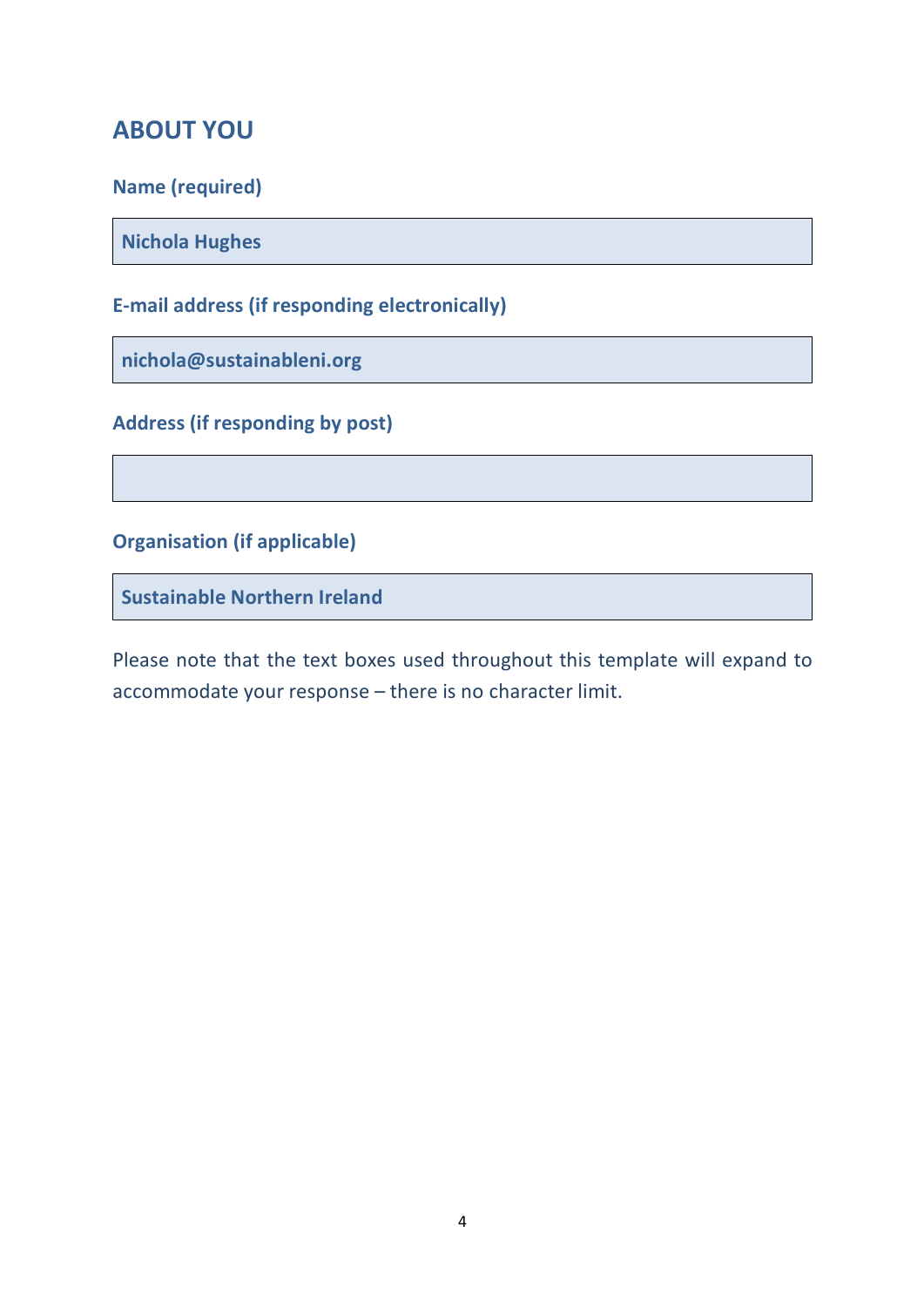**Q1: Do you agree that the Environment Strategy should sit alongside existing Executive-endorsed strategies, such as the Sustainable Development, Public Health and Economic Strategies?**



#### **Comments**

Sustainable NI believes that the importance of the Environment Strategy should be at the very least, on par with other Executive endorsed Strategies and that all Government Departments and public bodies must have regard to it, when exercising their functions.

The importance of the environment is best summarized in the diagram below entitled *The Determinants of health and well-being* and is we believe, the context upon which the entire proposed Environment Strategy should be based.



Source: Barton and Grant, University of the West of England, 2006 (Origins in the *Bruntland Report* and in the work being undertaken by the World Health Organisation).

Our environment, which is essential to future prosperity and well-being, has never been under more pressure: biodiversity is in decline, air and water quality remains poor and there is a global climate emergency which is impacting upon all areas of life.

Effective delivery of an ambitious long-term Environment Strategy will help reverse the decline and then, critically, should set Northern Ireland on a new path of renewal and environmental regeneration.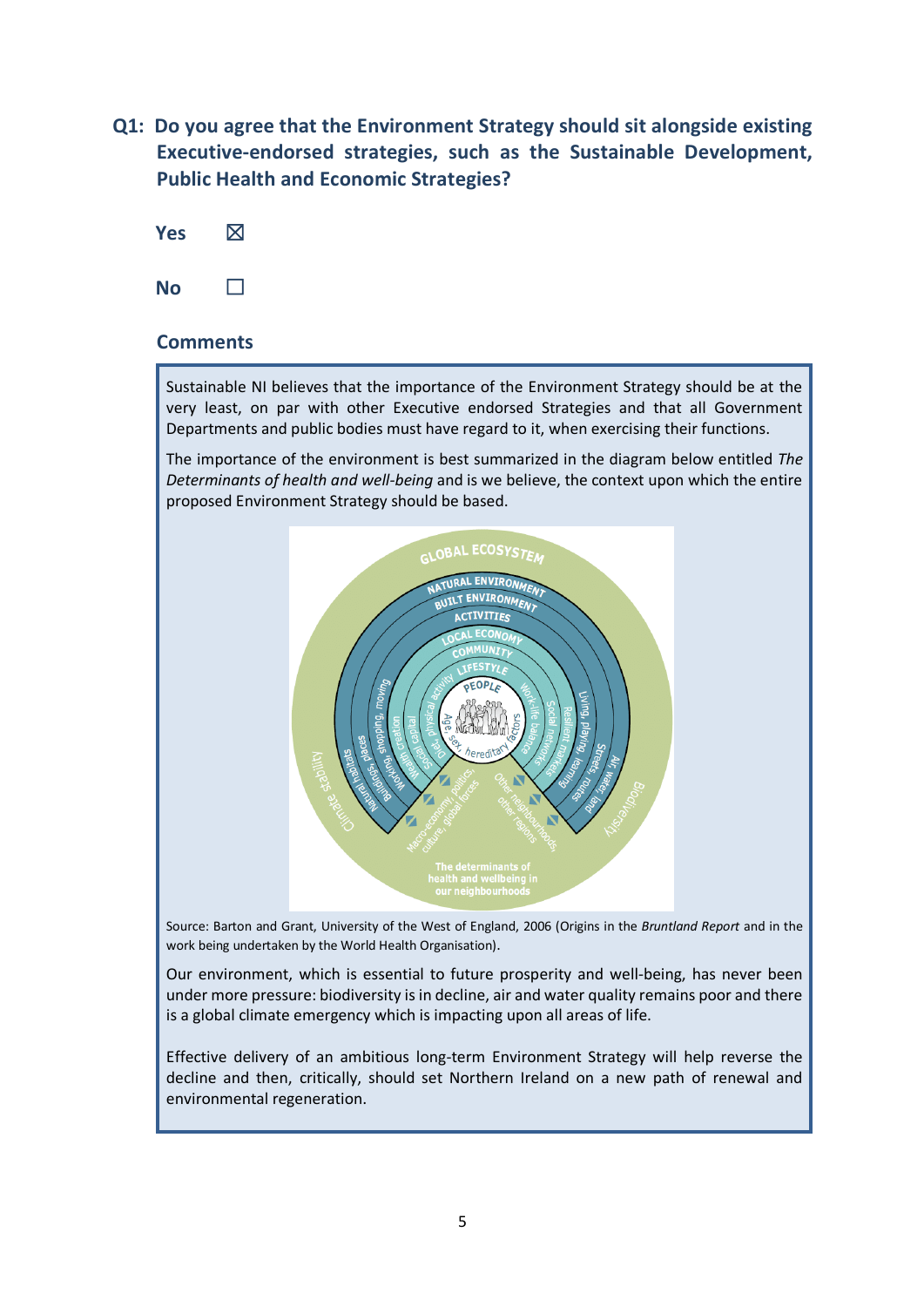Before commenting further on the content of this Discussion Document, Sustainable NI believes that any future Environment Strategy for Northern Ireland must be based on the following principles. The Strategy must:

- Have statutory footing and binding targets that are clear, measurable, ambitious and in line with the UN Sustainable Development Goals. Effective environmental governance is essential for any framework of environmental policy; a strategy that is not backed up in law with effective enforcement mechanisms is essentially no more than a wish list.
- Have clear lines of accountability. All government Departments and public bodies should be included in the design not just of the strategy but the crucial actions that need to be clearly set out within it; and should have a pro-active duty to implement it and be held accountable for the impacts of decisions taken.
- Be independently monitored with clear mechanisms to hold government to account.
- Be matched by appropriate and significant additional direct investment to enrich our environment and land/sea resource and a commitment that future public payments are directed towards delivering public benefits.

In addition, we believe it is fundamental to the future of Northern Ireland that:

- An Environment Bill for Northern Ireland is enacted to give the Environment Strategy a binding, legal footing. Failure to do so will mean the document will lack 'teeth' and remain largely ineffective along with a host of other strategies such as the NI Sustainable Development Strategy and the NI Biodiversity Strategy. It could be argued for example that if our Sustainable Development Strategy had been backed up by legislation, our environment would not be in as bad condition. Without legislation the state of our environment will continue to diminish.
- An Independent Environmental Protection Agency (EPA) is established. Northern Ireland remains the only part of these islands without an EPA. We need an EPA to ensure independent and robust monitoring and appropriate mechanisms to hold government to account.

In addition, Sustainable NI believes that the Environment Strategy is a key opportunity to drive forward climate and sustainable development policy, and in this regard we think:

- the Environment Strategy should be ambitious and seek to bring forward a 'wholeof government' approach to mitigating and adapting to climate change, breaking down the traditional silo mentality that exists between government departments, and providing opportunities to consider cross-cutting risks and opportunities
- the provision to develop a national climate action plan, as strategy in regard to climate change mitigation is currently lacking in Northern Ireland
- the draft Strategy could aspire to better incorporate social and economic issues and analyse how they interact with environmental outcomes
- consider a similar approach to the in Wales, where sustainable development and environmental considerations are front and centre of all government policy and decision making, requiring public bodies to think about the long-term impact of their decisions, to work better with people, communities and each other, and to prevent persistent problems such as poverty, health inequalities and climate change.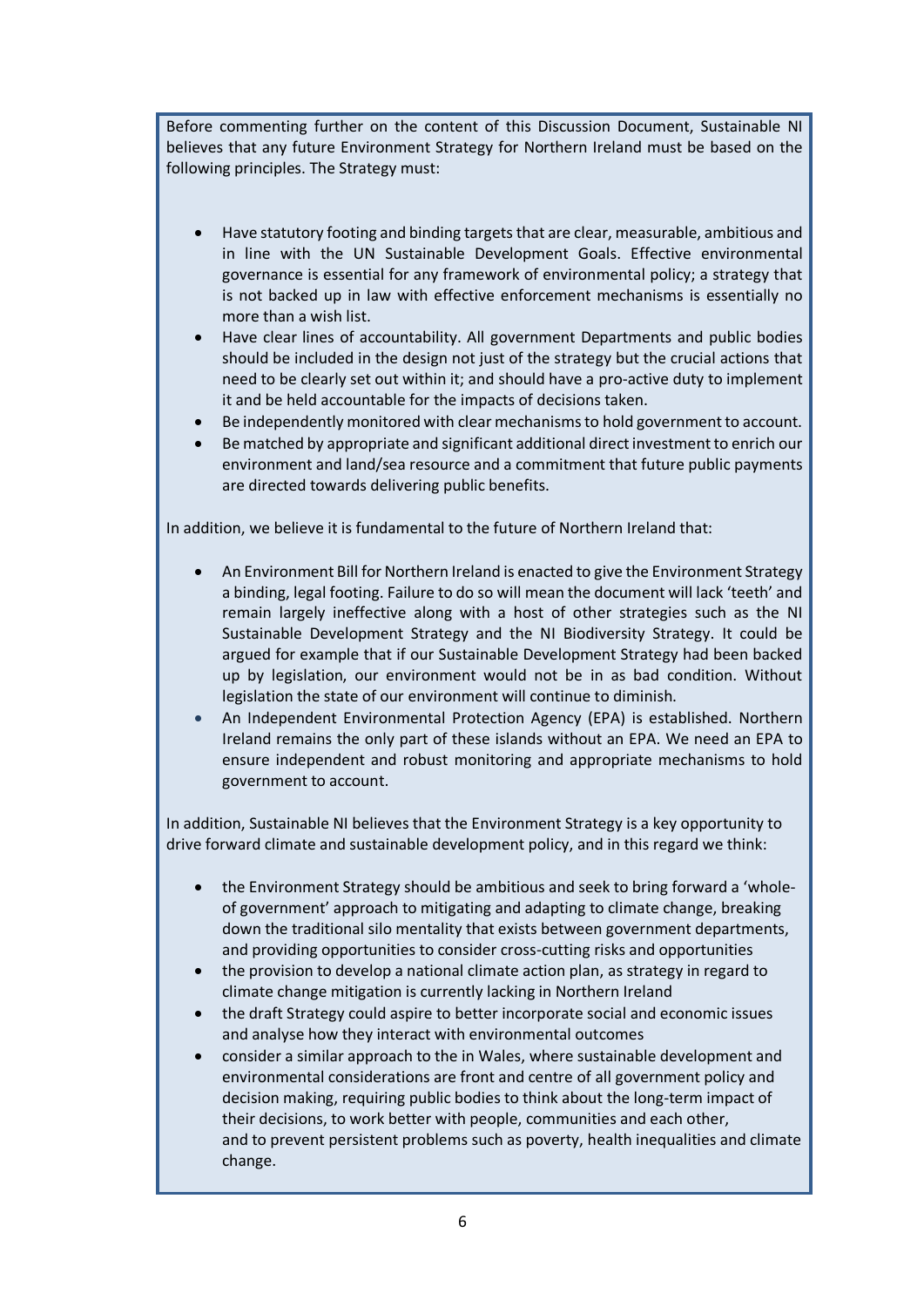While the draft Environmental Strategy describes the challenges, we believe there should be more information and ideas on how to tackle these challenges.

# **Q2: Do you agree that these broad environmental areas are appropriate for the Environment Strategy?**

**Yes** □

**No**  $\boxtimes$ 

#### **If "No", what alternatives would you like to see included?**

Sustainable NI generally agrees with the seven identified Environmental areas:

- Climate Change (mitigation and adaptation);
- Natural Environment and Landscapes;
- Resource Efficiency;
- Marine Environment;
- Environmental Quality (Air, Water and Neighbourhood);
- Fisheries (Inland and Sea) and Aquaculture; and
- Built environment.

Biodiversity We believe "biodiversity" should be explicitly listed as part of "Natural Environment and Landscapes". As biodiversity is in significant decline, we believe this is an area which warrants specific attention. In October 2019, the State of Nature report states that 41% of species have declined since 1970 and 272 species are threatened with extinction. Action plans should be developed or updated under each of these areas, to set out how issues can be addressed. For example, Northern Ireland Biodiversity Group was set up to apply the principles of the UK Biodiversity Action Plan and to propose measures to support the conservation of biodiversity for the period 2001-2016. This strategy is now out of date and needs renewed against current evidence.

Energy We believe while there is merit in grouping Climate Change Adaptation and Mitigation in one heading, large swathes of the mitigation effort will rely on future energy policy, which is led by a different Department. The Strategic Energy Framework and the Environment Strategy will need to work harmoniously and seamlessly together to drive government mitigation efforts, which will not be straightforward. In addition, the Department for Infrastructure will be responsible for bringing forward zero-carbon transport policies and programmes, and a planning policy framework conducive to zero-carbon resilient buildings and infrastructure. The Environment Strategy will need to set out how Government is going to manage and coordinate this, particularly if the Department decides not to develop an overarching Climate Change Strategy. The Environment Strategy will need to, in effect, pick up where the other departmental strategies and plans leave off, examining the full gamut of climate related policies, not just emissions from agriculture.

Planning The planning system in Northern Ireland currently promotes unsustainable patterns of development which are inconsistent with the aims and objectives of the Northern Ireland Sustainable Development Strategy and the UK Climate Change Act. A review of planning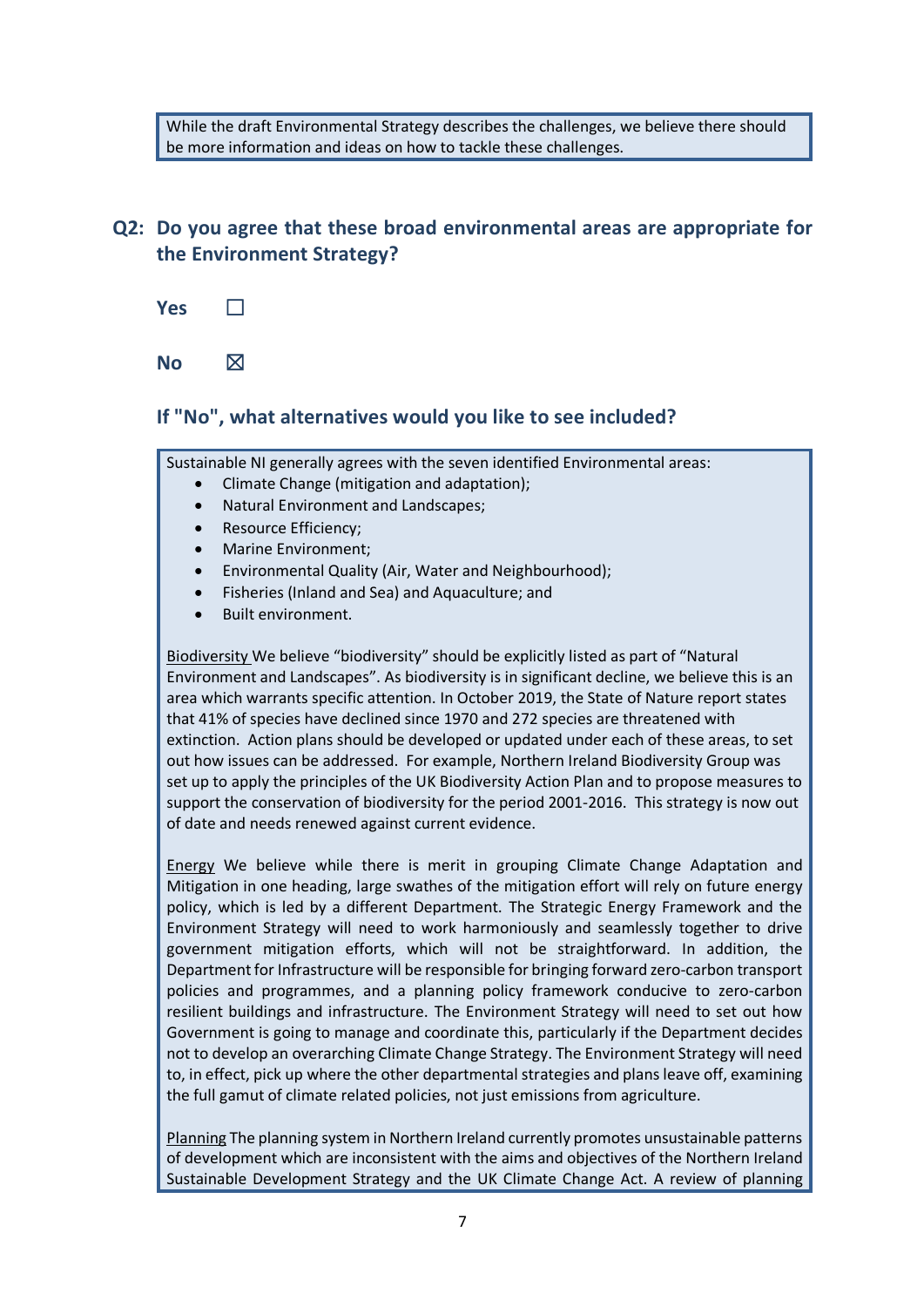legislation and in particular 'Permitted Development Rights' and retrospective planning permission is required. Government needs to tackle the issue of unintentional or deliberate misuse of permitted development rights in the countryside. Clarification needs to be provided as to when the use of PDR is allowed and when a planning application is required. If the issue of PDR continues to be interpreted incorrectly, consideration should be given to changing what is currently allowed. Government also needs to tackle the issue of development without planning permission and the extremely high success level of retrospective permission.

Historical environment Under Built Environment there is reference to 'heritage buildings and monuments'. Given the nature of the NI landscape and the historical intertwining of natural and historic environment, there should be more attention on the historic environment including archaeology. For this Strategy to succeed it requires a partnership approach across Government, and is particularly relevant to the Historic Environment Division.

#### **Other Comments**

While we agree with the broad environmental areas listed, we would like to make the following additional comments:

- We agree with the assertion that environmental issues do not respect borders and believe that the island of Ireland and its surrounding seas represent a single biogeographic unit with shared land and sea borders. Therefore, to effectively address these issues we must do so on an all-island basis which will require on-going and close cross-border cooperation at a departmental, local authority and community level.
- We would also like to see a specific reference to housing under "Built Environment". Housing is central to people's lives. It accounts for 13% of greenhouse gas emissions and we would like to see actions developed to improve the energy efficiency and sustainability of new and existing homes, to help improve the environment, mitigate and adapt to climate change, and improve people's quality of life, health and wellbeing.
- We note that the sentence on P15 stating *'Linking the Environment Strategy to appropriate international standards, such as the UN Sustainable Development Goals, may also be desirable'.* For Sustainable NI, the linking of the Strategy to the SDGs should be mandatory not optional. The UK government has signed up to delivering the SDGs and Northern Ireland is required to contribute to the UK reporting process. As we believe all future NI Departmental Strategies and Policies (including Programmes for Government) must help deliver on our commitment to implement the SDGs, an SDG Implementation plan for NI with specific indicators must be developed. By using the SDG model, it should be easier to progress/implement the Environment Strategy in the absence of a NI Executive, as it does not require a new approach/departure from previously agreed Government policy. Also, if framed around the SDGs, the Environment strategy could be used as an SDG reporting mechanism.
- While agreeing with the statement that *'For a high-level environment strategy to be meaningful it is essential that it is ambitious in terms of its breadth and depth'* We would argue however that for the Strategy to be meaningful it must have: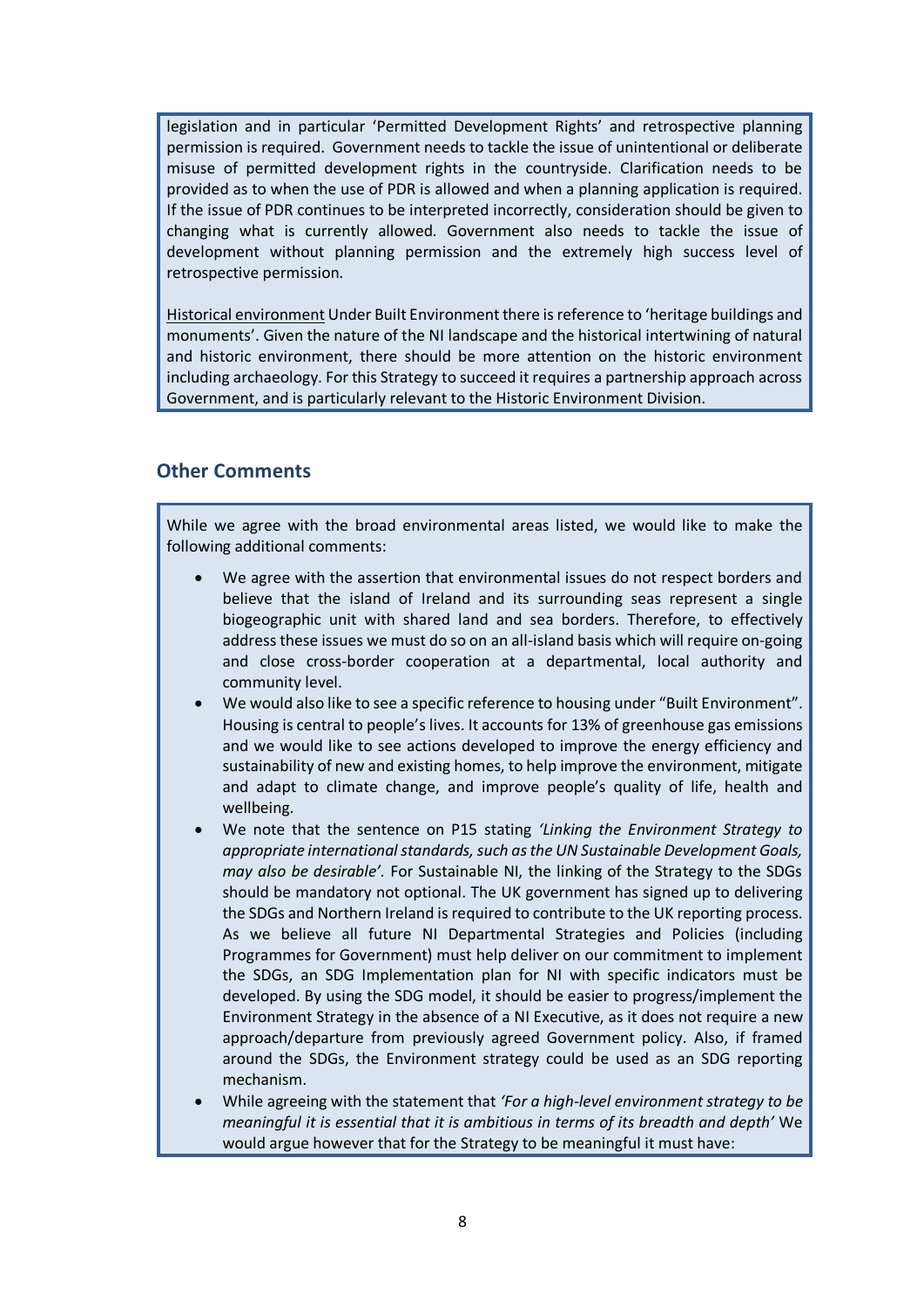- o **Legally-binding environmental objectives** for wildlife, water, air and natural assets, each with a delivery strategy, timeline and milestones;
- o **Green investment** ensuring public and private money supports greener towns, countryside and seas;
- o **Accountability across government and the private sector** applying the polluters pays principle and ensuring government and businesses are held to account for their environmental record.
- Similarly, we agree that the Strategy must contain ambitious goals/targets. To ensure this is the case and in order to make a real difference each objective must:
	- o Have SMART goals and targets to ensure they are measurable and time bound with clear milestones;
	- o New and avoid being merely repeats of existing commitments already made in other policy or agreements that we are currently failing on;
	- o Be 'world leading' if we are to meet the ambition set out on P21 that, *Northern Ireland will also have a key leadership role in demonstrating to the rest of the world what is possible.*
- If the Strategy is to 'make a difference to the lives and wellbeing of this and future generations' it will need to remain a 'living' document in that it must be able to respond to new and emerging environmental challenges.
- **Q3: Do you agree that these are appropriate strategic themes for the Environment Strategy?**
	- **Yes** ☒
	- **No** □

**If "No", what alternative or additional themes/issues would you like to see in the strategy?**

#### **Other Comments**

#### **Q4: Do you have any comments on what specific issues should be included under a proposed Environmental Engagement strategic theme?**

Changing the attitude of society to the environment is crucial to the long-term prosperity of Northern Ireland. Research has shown that outdoor and environmental education has multiple benefits for children. Schools can be seen as drivers of sustainability at the heart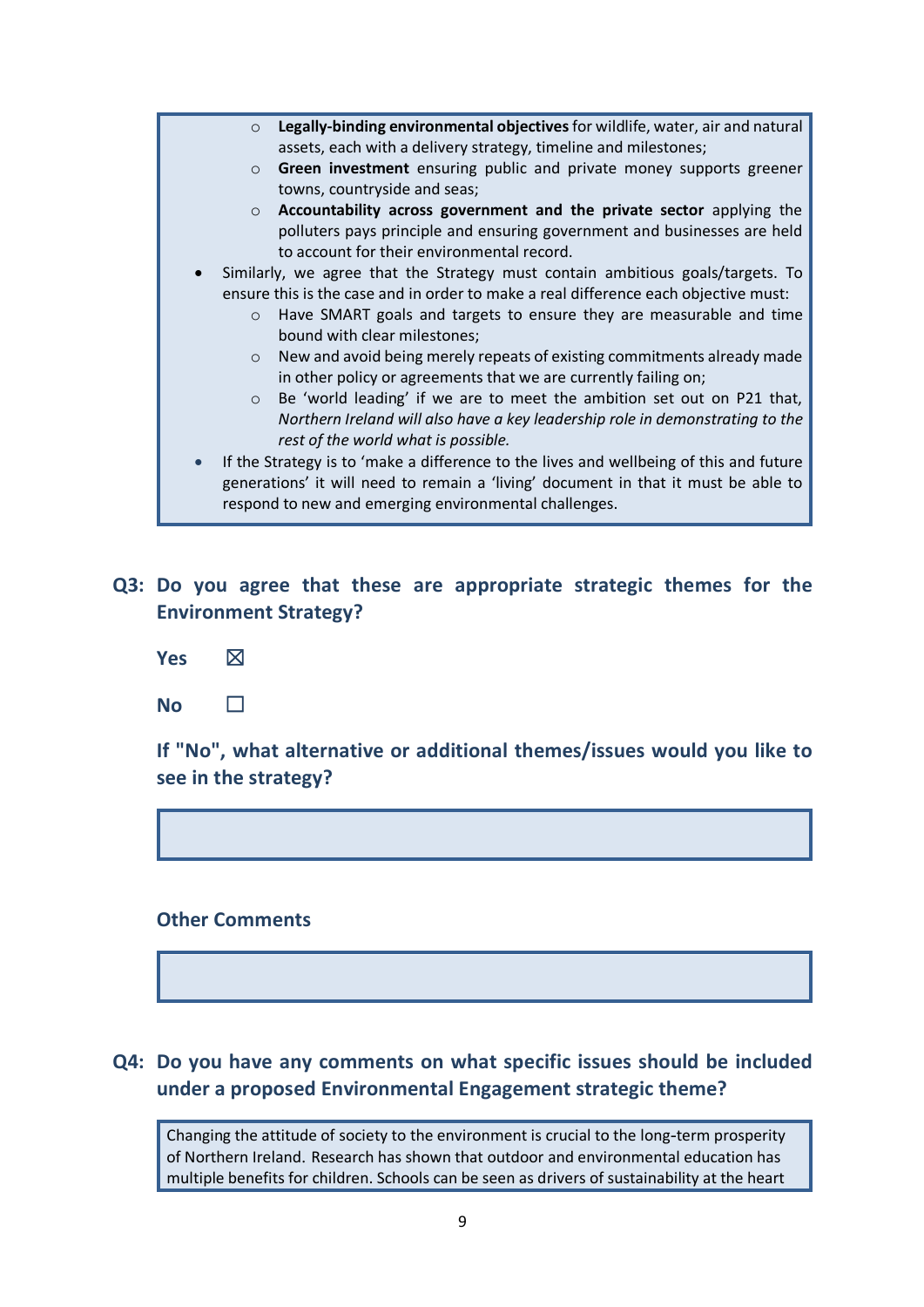of their communities, promoting a culture of 'learning together'. Engaging adults in informal lifelong learning using the outdoors also brings a range of benefits. Environmental education has been shown to:

- Improve academic performance across the curriculum including numeracy, literacy and STEM activities
- Encourage children to transfer and apply skills learned in the classroom, and lets them gain skills to tackle future environmental issues facing Northern Ireland
- Increase equality of opportunity for children from all backgrounds
- Bring inherent health and wellbeing benefits to children and adults

It is crucial therefore that a joint Department of Agriculture, Environment and Rural Affairs, and Department of Education 'Environmental Education Strategy' is developed for Northern Ireland, which promotes an expectation of outdoor learning and fieldwork both within the curriculum and through lifelong learning.

We believe the issues, target groups and proposals listed under this theme can be categorised as achieving Behavioural Change in relation to our interaction with the environment. Behaviour change at all levels, in government, in business and in individual decisions and actions, is critical to the success of all the significant changes required to protect and, where needed, restore our environment for current and future generations.

We would like to see engagement and training made available for political representatives, government officers and the private sector, to consider the environmental effects of proposed policies, strategies and current and proposed activities. In the Local Development Plan process, proposed policies must be assessed against a Sustainability Appraisal (SA). We believe that SAs should be used by all policy makers, beyond the planning process. This would highlight areas where there could be an adverse effect on the environment and where mitigation should take place.

We would also like to see increased public awareness for households on the environmental impacts of behaviours, which have been increasing in recent years. For example, while street lighting is important for the safety of communities, increased LED lights in gardens is leading to an increase in light pollution. As well as using energy, light pollution disrupts ecosystems by harming animals whose life cycles depend on dark, and has adverse health effects on people by altering the biochemical rhythms that align with natural light levels. Other increasing activities, which can damage the environment are the use of wood burners and the increased use of tarmac and asphalt as people use their front gardens for parking cars. Wood burners contribute to air pollution, a major health problem causing respiratory illness and increased hard surfaces, as well as often detracting from residential character and amenity, can increase the risk of flooding.

As such this theme could include measures such as:

- Establishing a behaviour change knowledge resource in NI to:
	- $\circ$  Summarise/ disseminate research appropriate for use by government/ eNGOs
	- o Support effective and consistent organisational communications with the public
	- o Drive public behaviour change in line with necessary changes to business models.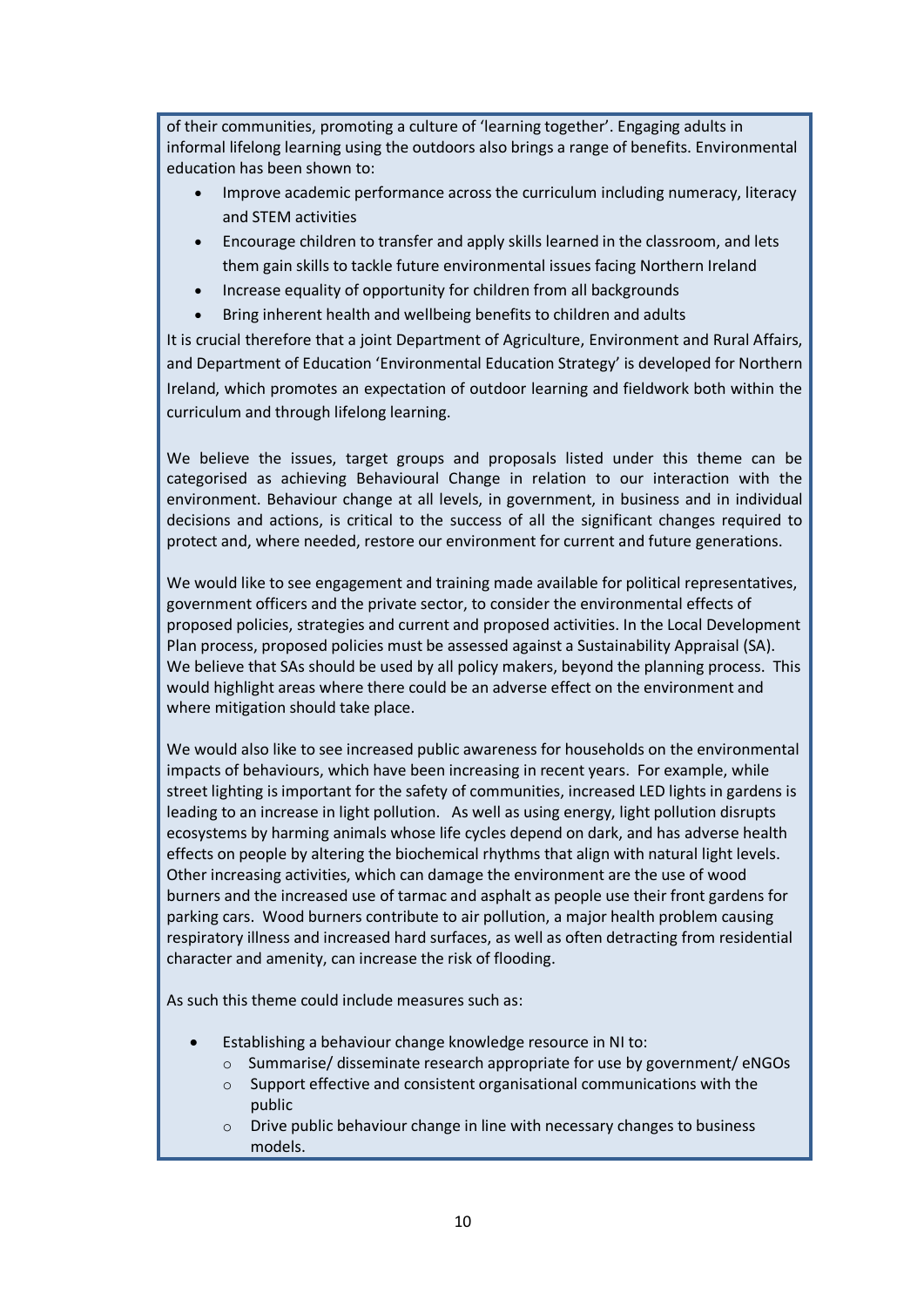• Carry out local research to ensure suitability of findings elsewhere for NI culture and norms. • Engage the public, including young people, when deciding on the priorities for which behaviours need to change. • Increase opportunities for councils to promote environmental behavioural change beyond traditional areas such as waste and recycling • Encourage and support experimentation to test innovative behaviour change approaches. • Grow opportunities for young people to take action on the environment and nurture and encourage the next generation of environmentally responsible citizens • Engage in in-house behaviour change campaigns and support expansion across government departments where success is proven. Expect the same approach from recipients of departmental funding. • Introduce an environmental 'engagement index' to act as a baseline measure to determine future progress. • Consideration should be given to communication techniques, and particularly the usability of the DAERA website and/or exploration of alternative online channels • Behavioural change for 'business' is crucial; DAERA should review current mechanisms for engaging with business, including Prosperity Agreements • DAERA should adhere to best practice with regards to Open Government principles, including Open Data, when engaging with the public

Finally, it is worth noting that the key behavioural change that has helped fund many existing environmental initiatives has been the introduction of Plastic Bag Levy legislation.

# **Q5: Do you have any comments on what specific issues should be included under a proposed Environmental Prosperity strategic theme?**

Sustainable NI agrees with the statement (P19) that '*There is a tremendously close, some would say symbiotic, relationship between the environment and the agri-food sector, each with the potential to significantly impact the other'.* We must ensure therefore that environmental and agricultural policies are not developed in isolation from each other and with often competing visions. Failure to integrate policies can result in major long-term negative implications for the environment, which has been the case following implementation of the Going for Growth Strategy which saw a drive to expand the agri-sector in Northern Ireland in order to grow sales by 60% without due regard to the environmental implications. We therefore endorse the recommendations of the 2019 Food, Farming & Countryside Commission Report *Lay of the Land* (Northern Ireland Inquiry) which outlines the need for a 'transformation in our food and farming system in order to respond to the climate emergency and restore biodiversity, improve the public's health and wellbeing in all communities and develop Northern Ireland's distinctive pattern of farming to play its full part in responding to these challenges, supporting and revitalising rural communities'.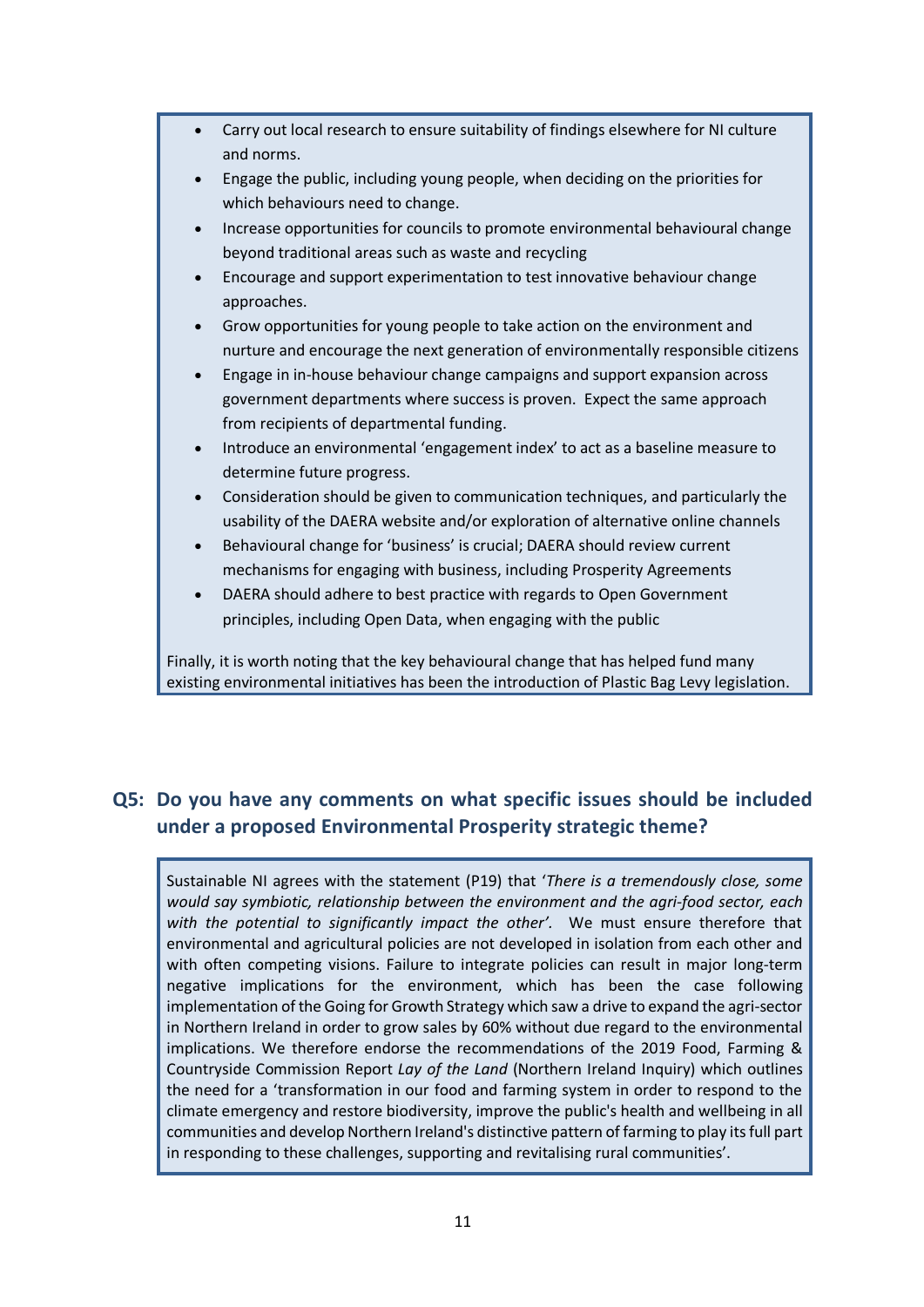Development of a Land Use Strategy for Northern Ireland which enables landowners, individuals and communities to make the best use of our land and landscapes in a way that is beneficial to nature and the climate, should therefore be a key outcome of the Strategy. Unlike the rest of the UK, the land use, land-use change and forestry sector is a net carbon source rather than a net sink. Forest coverage is around 40% lower in Northern Ireland than the UK as a whole. A Land Use Strategy could rectify this, and facilitate a more strategic approach to land management which could help alleviate land use conflicts and ensure that land continues to provide goods and services to society while minimising adverse impacts on the natural resource (land) base.

We believe, the environment and the economy can deliver prosperity for society, hand-inhand. Northern Ireland's available natural and cultural resources represent what we have 'in the bank', in terms of nature and what the environment delivers for society. We need to protect that long-term investment, ensuring that society 'lives off the interest' rather than eating in to, and depleting, our irreplaceable 'Natural Capital'. The Environment Strategy must ensure the development of policies that explicitly recognises the relationship of environment and prosperity, by producing a Natural Capital Index for Northern Ireland.

We believe development does not have to be at the detriment of the environment. Development and environmental protection can promote attractive places, where people wish to live, work, and invest in, thereby supporting local economies and social wellbeing. The natural environment is valuable to provide food, energy, flood control, clean water, clean air, aesthetics, and to support wildlife and biodiversity. Therefore, Sustainable NI would like to see natural environment considerations effectively mainstreamed into policy and decision making and to realise its potential in creating and maintaining high quality living places.

Other comments

- The document notes the importance of the environment and heritage for tourism. As well as the huge potential for eco-tourism using our unique natural heritage, NI needs an overarching Sustainable Tourism Strategy which respects and protects our valuable natural heritage and is based on a 'high value' tourism model rather than 'high volume' which is the status quo at present;
- A 'Green New Deal' must be included in the Strategy; Government should revisit the detailed proposals for a Green New Deal which eNGOs have previously submitted; as with other actions, cross-Government partnership will be essential;
- There are obvious opportunities for economic regeneration in the built environment; there are many historic buildings lying vacant or languishing in the 'Heritage at Risk NI' list which should be prioritised for restoration; these could be repurposed for community and economic benefit.

# **Q6: Do you have any comments on what specific issues should be included under a proposed Environmental Efficiency strategic theme?**

Climate Change Sustainable NI believes that if we are to have '*a key leadership role in demonstrating to the rest of the world what is possible'*, we must first address the main issues in relation to climate action in which we lag well behind: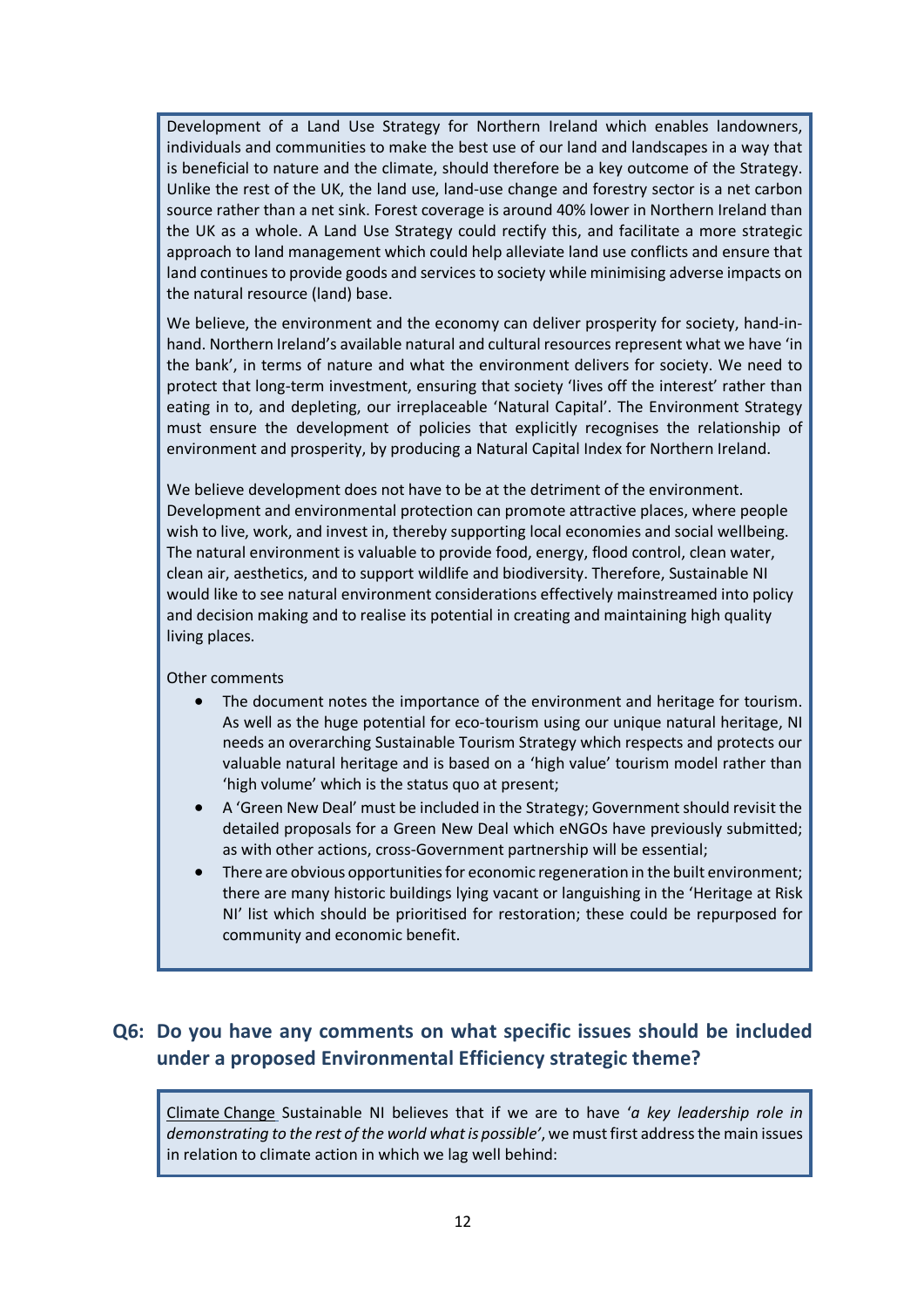- A Climate Emergency must be declared across all of Northern Ireland
- Legislation that commits Northern Ireland to becoming a net-zero carbon society by 2045 – five years before the rest of the UK. NI Climate Change Legislation should include:
	- o Interim climate targets (2030)
	- o Five year carbon budgets
	- o A national carbon tax in line with UK Climate Change Committee recommendations.
	- o A National Climate Change Mitigation Plan inclusive of all sectors and tiers of government
	- $\circ$  A statutory duty on public authorities to develop climate change mitigation and adaptation plans
	- o An independent climate advisory council recommending carbon budgets for different sectors in Northern Ireland and providing scrutiny on government action to address climate change
	- o Legislation to ban petrol and diesel cars from 2030
	- o Targets for Electric Vehicle deployment
	- o Targets to improve the energy efficiency of new and existing homes by retrofitting homes, large scale deployment of heat pumps and banning the installation of oil boilers from 2022 and gas boilers from 2025 in all new homes.
	- $\circ$  Amendments to planning policy to allow local authorities to set much higher energy efficiency standards for permitted development
	- o A target to provide 70% of electricity from renewable sources by 2030.
- An agri-food strategy for Northern Ireland that is conducive to UK climate change aspirations
- Climate Change Adaptation urgently needs to expand, with more attention on reaching the sectors which will be most affected; in particular:
	- o More focus on local government and its role in driving forward climate action at local level;
	- o More focus on and support for the farming community, who will be significantly impacted by changes in the climate
	- o More public investment in green and blue infrastructure solutions to climate change within the public realm;
	- o Development of a reporting mechanism to assess and monitor progress on adaptation

Resource Efficiency & Circular Economy The Northern Ireland economy needs to move away from the largely linear system on which it is currently based and its reliance upon our finite resources. We believe the Strategy needs to:

- Tackle the consumption issue (which is ethical as well as environmental) and works towards a circular economy for Northern Ireland;
- Ensure a holistic approach to the circular economy, including smart regulation, market-based instruments, research and innovation, incentives, measures of performance, and information exchange;
- Build Northern Ireland's clean green image as an attractor for inward investment, recognising the economic and tourism potential inherent in our natural and cultural heritage – which demonstrates that Northern Ireland remains committed to delivering our targets for emissions, waste, recycling, and energy efficiency.
- With regard to energy efficiency, we support a "fabric-first" approach, which can help alleviate fuel poverty and deliver quality, sustainable housing. In addition, we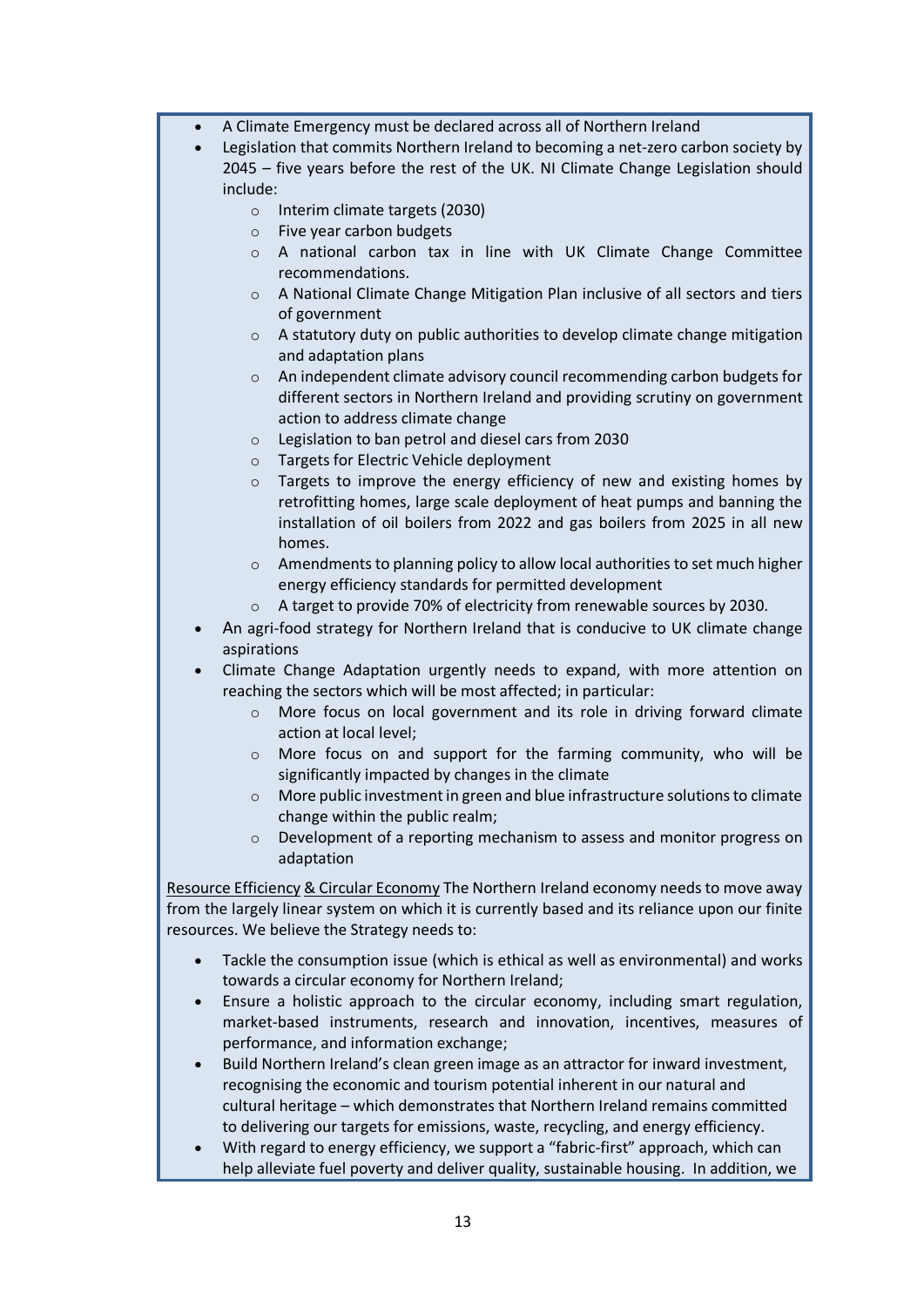would to see the integration of renewable energy technologies, both in the design of new buildings and through the appropriate retrofitting of such technologies to existing buildings. We would like to see new Local Development Plans require that developers to demonstrate that measures to reduce energy consumption and incorporate sustainable design solutions have been considered and incorporated into their proposals.

Improving the efficiency of resource use and ensuring that waste is valued as a resource rather than an end product, can contribute to reduce dependency on importing raw materials and help the transition to more sustainable material management and to a circular economy model.

Sound and efficient waste management systems are an essential building block of a circular economy. In Northern Ireland there is growing understanding and ambition to work towards creating a prosperous circular economy, creating opportunity for sustainable consumption and production, including increased economic activity and job creation.

This Environment Strategy must enable citizens and economic activity to prosper through clear and action-led commitment. This includes following up on cross-departmental recommendations made for increasing circular economy activity within and by government both directly and through policy development.

Furthermore, the Strategy must ensure NI's circular economy policies align with objectives of the EU Circular Economy Package and so will help to provide:

- Waste prevention and resource efficiency overall
- Effective management of plastics
- Creation of economic opportunities along the supply chain
- Adequate provision to monitor and evaluate impact and benefits
- Improved citizen awareness and commitment through behavioural change interventions and effective communication
- Reduction of marine littering

Develop and implement policies that work across all government departments to promote the development of a circular economy and realise the economic benefits and opportunities this can provide.

# **Q7: Do you have any comments on what specific issues should be included under a proposed Environmental Quality strategic theme?**

We would broadly agree with the issues proposed under the Environmental Quality strategic theme. However as previously stated, the Strategy must contain ambitious goals/ targets for these issues. To ensure this is the case and in order to make a real difference each issue (Air, Water Quality, Biodiversity etc.) must be:

- Accompanied by SMART goals and targets to ensure they were measurable and time bound with clear milestones.
- 'New' and avoid being merely repeats of existing commitments/targets already made in other policy or agreements that we are currently failing on. We have for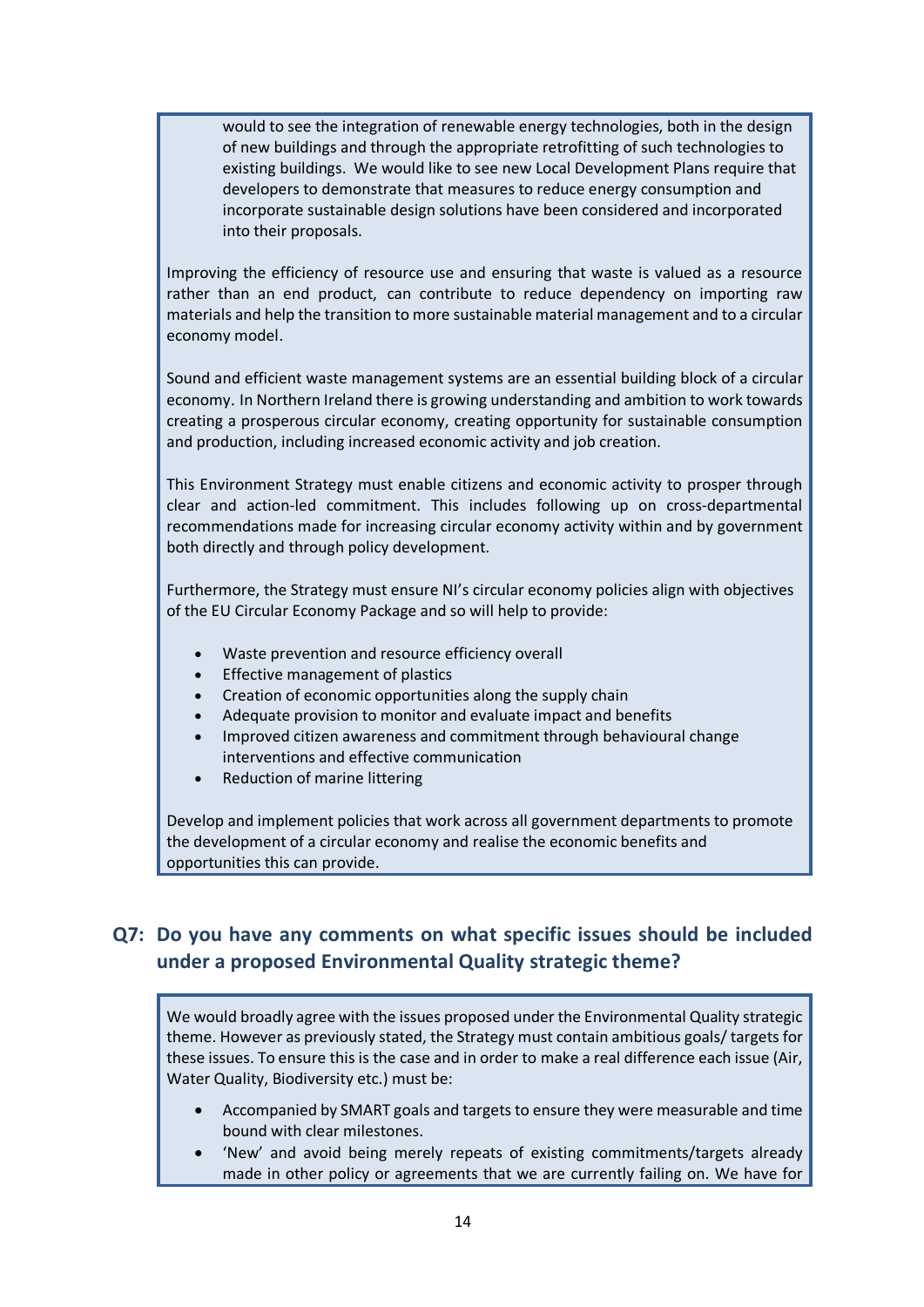example failed to meet our target of halting biodiversity by the previously agreed date of 2010, 2015 and we are well on our way to failing to meet our 2020 target. Therefore, merely identifying a further date without ambitious and enforceable compulsory targets is likely to achieve the same poor results.

• 'World leading' if we are to meet the ambition set out on P21 that, *Northern Ireland will also have a key leadership role in demonstrating to the rest of the world what is possible.*

#### Some additional specific comments on this section

- While P25/26 rightly states that '*designation and management of our protected sites is a key tool in our efforts to halt biodiversity loss on land and sea'* it needs to be acknowledged that to date resources/ effort have primarily been directed towards designation rather than management, as evidenced by the poor condition of our designated sites.
- Promoting and facilitating the transfer of unused public land for community and environmental benefit
- Forest coverage is around 40% lower in Northern Ireland than the UK as a whole. A Tree and Hedgerow Strategy should be developed to increase tree cover and hedgerows in a strategic manner, in such a way to alleviate flood risk, improve environmental quality and benefit wildlife by providing ecological corridors.
- Although the document rightly identifies agricultural run-off as the main cause of poor water quality, the issue of mis-connections and cumulative impact of pollution from defective septic tanks also need addressed within the strategy.
- While referencing the issue of dilapidated and unsightly buildings and structures, the strategy should also ensure we do more to protect and maximise the return from our architectural heritage.
- Given the level of the litter problem in our urban areas and wider countryside, it is inexplicable that 'we do not yet have a litter strategy'. Any litter strategy must be properly resourced.
- An additional area worthy of inclusion in the Environment Strategy is light pollution. It is a growing problem, given the diminishing number of 'dark skies'. As well as the impact on nocturnal animals, there is are other issues relating to the energy costs of lighting the countryside - roads, floodlit houses etc.
- There should be recognition that the built environment, and how we build and develop land, has a critical impact on the environment. Well-designed homes and buildings are efficient and cost effective to run. They help to reduce greenhouse gas emissions by incorporating features that encourage sustainable lifestyles. They maximise natural ventilation, avoid overheating, minimise sound pollution and have good air quality. The Committee of Climate Changes Mitigation and Adaptation's report "UK housing fit for the future?", published in February 2019, states without a near elimination of greenhouse gas emissions from UK buildings, the UK's legally binding climate change targets will not be met. It also states that energy use in homes, excluding heating, accounts for 14% of UK total emissions. We believe that new homes should be designed to be energy efficient, low carbon, water efficient, and climate resilient.
- We support a review of building control standards to require low carbon building as standard. We note that throughout the British Isles development plans are increasing requiring on new homes to be built to zero carbon standards or to passive design. Well-designed homes and buildings that are efficient help to reduce greenhouse gas emissions, by incorporating features that encourage sustainable lifestyles. They maximise natural ventilation, achieve thermal comfort, and can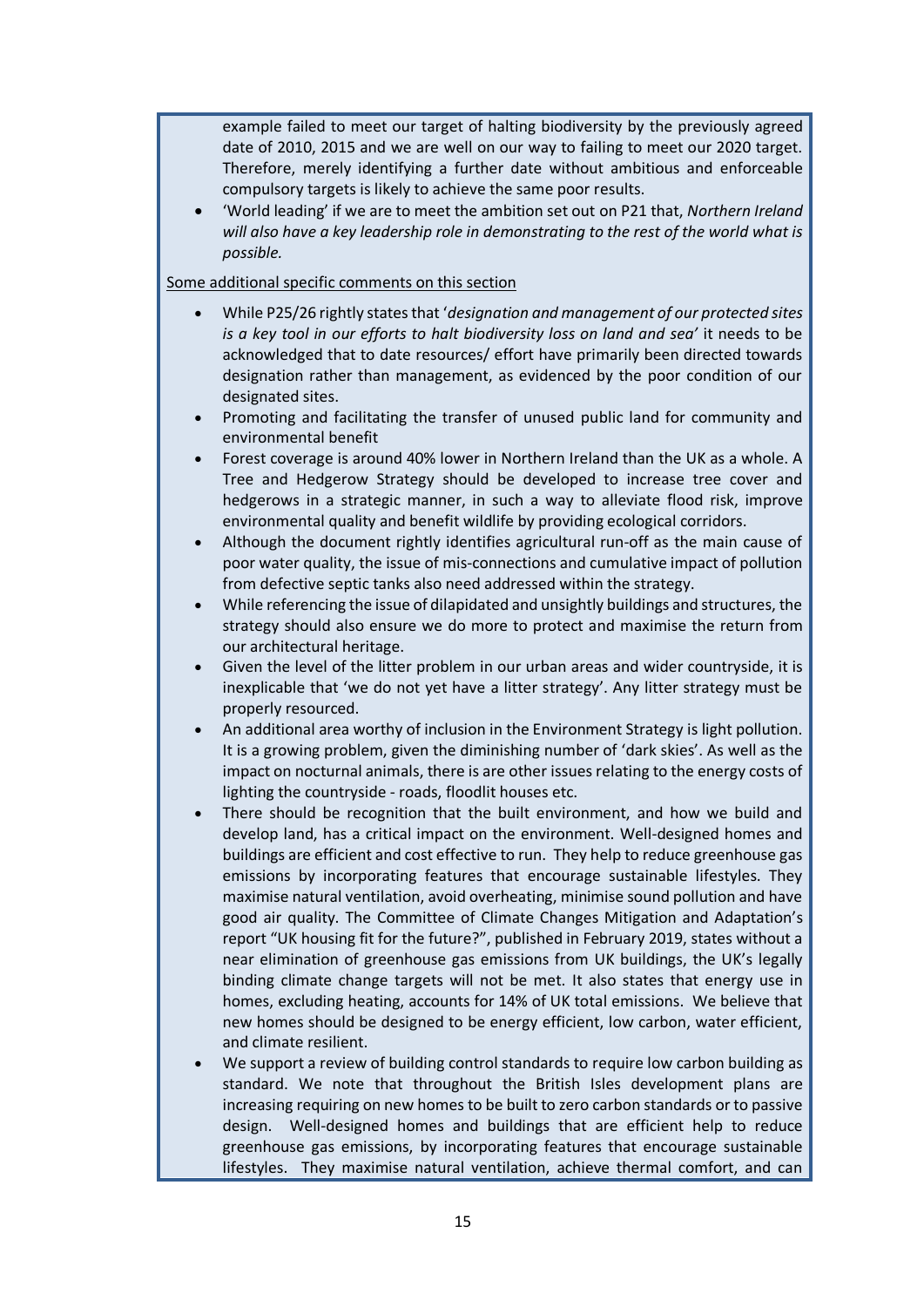enhance biodiversity by providing habitats for animals and birds, such as the incorporation of swift nest bricks in new developments.

Well-designed developments create compact and walkable neighbourhoods with a mix of uses and facilities reducing demand for unsustainable travel patterns and energy as well as supporting health and well-being. New development can also contribute to community resilience and climate adaptation by addressing the potential effects of temperature extremes in summer and winter, increased flood risk, and more intense weather events. In addition, the provision of trees and green open space include can aid flood protection and water management, help mitigate the effects of climate change, promote regeneration and investment and increase a sense of place and well-being.

We would like to see a precautionary principle employed when determining the impacts of polices on natural heritage resources. The consideration of biodiversity and natural heritage issues at the earliest possible stage of project preparation/design can allow any necessary mitigation to be 'built in'. The use of the Northern Ireland Biodiversity Checklist can help identify if a development proposal is likely to adversely affect biodiversity and natural heritage interests.

### **Q8: What do you see as the main environmental governance priorities for Northern Ireland?**

We note the statement on P30 that '*While there is support for an independent agency, responses to the most recent discussion document on environmental governance indicated a widely held view amongst stakeholders that the focus should be on environmental outcomes rather than simply changing delivery structures*'. We would however contend that multiple independent reviews of Environmental Governance in NI over the last twenty years concluded that an independent EPA should be introduced here as a matter of urgency. The most recent Report: Northern Ireland: Challenges and opportunities for post-Brexit environmental governance, concluded that the region is lagging behind the rest of the UK, experiencing 'the relegation of environmental concerns down the list of political imperatives'. The Report goes on '*Common issues include the lack of an independent environmental agency, the absence of an environmental audit committee in the NI Assembly, and the lack of a specific environmental tribunal or at least environmental experts within the judiciary and prosecution services*.' It also highlights the need for:

- A separate environment commissioner to be appointed who can participate in a UKwide environmental watchdog.
- Common UK environmental frameworks to be created which must be sufficiently flexible to accommodate continued cooperation between Northern Ireland and Ireland on a North/South basis under the umbrella of the Good Friday/Belfast Agreement.

We are deeply concerned about the risk of environmental governance in Northern Ireland being further weakened once we leave the EU and no longer have the oversight and enforcement of the EU institutions. Ideally, we would want to see a new governance body co-owned and co-designed by the four countries of the UK that would have jurisdiction in all four countries.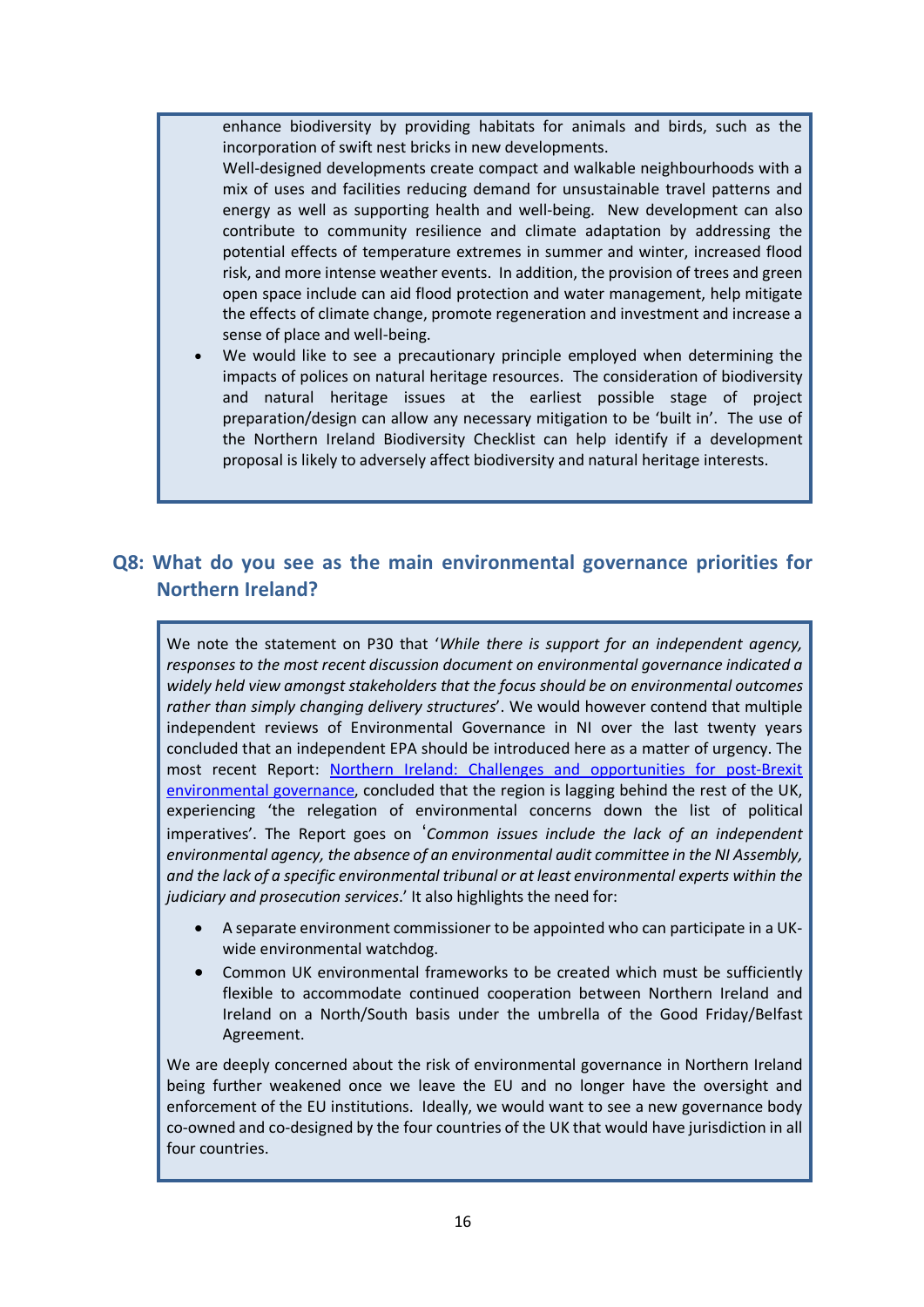Given the lack of alternative options for Northern Ireland, the only practical approach is for the OEP to be extended to cover Northern Ireland. However, we believe that this should be done on the basis that the OEP will apply to NI *until* a Minister is in place, when they can then decide whether to continue with this arrangement or present alternative proposals for Northern Ireland. Waiting until *after* a Minister is in place risks leaving Northern Ireland with significantly weaker environmental governance when we leave the EU.

The situation will be even more urgent if we leave the EU without a deal and there is no transition period. The UK Government is developing some interim arrangements for England that would apply until the OEP is set-up but there are currently no plans for these to apply to Northern Ireland.

DAERA should either request that these interim arrangements apply to Northern Ireland as well or develop alternative interim arrangements for NI. We believe that relying only on current arrangements (i.e. civil society applying for judicial reviews) will not be sufficient to provide adequately strong environmental governance for Northern Ireland after Brexit.

Regardless of what measures are put in place to replace the EU governance structures, we believe there is still a need for an independent EPA in Northern Ireland.

## **Q9: Do you agree that these are appropriate draft outcomes for the Environment Strategy?**

- **Yes** □
- No  $\boxtimes$

#### **If "No", what alternative or additional outcomes would you like to see?**

Amend outcome 3 to:

• We have a net-zero carbon and climate resilient society

Amend outcome 4 to:

• Biodiversity loss reversed, with biodiversity protected and enhanced, ecosystems in a healthy state, and well managed landscapes

Additional outcomes could be:

- To significantly reduce/ halt wildlife and environmental crime.
- A minimum requirement set for outdoor education time for every child.

#### **Other Comments**

We are generally content with the 6 Draft Outcomes listed, however, they are not time bound. The Strategy must set deadlines for these to be achieved otherwise they will remain an open-ended wish list. As previously stated objectives, targets and outcomes should be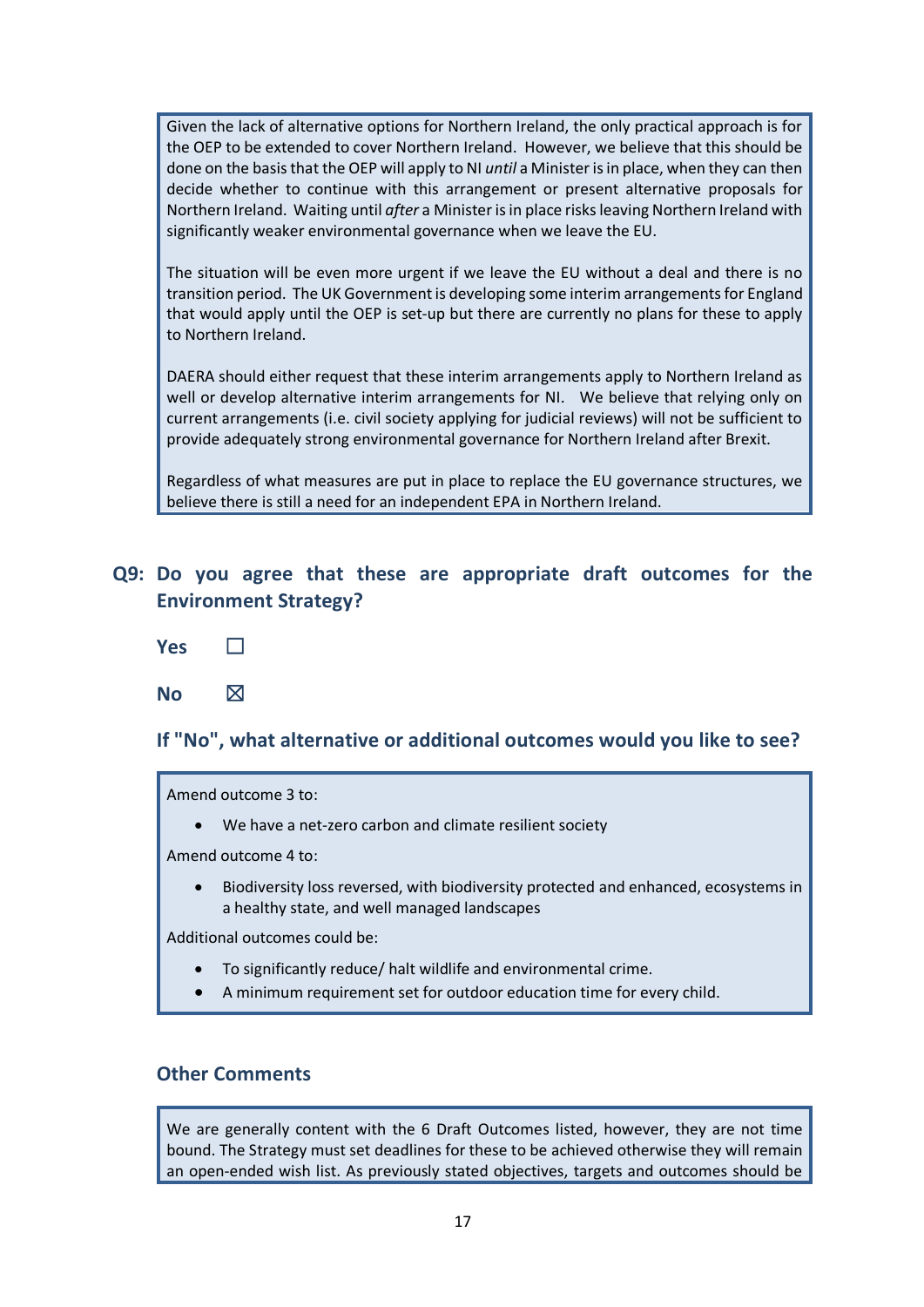legally binding and underpinned by shorter-term targets, with appropriate resources and indicators to measure progress.

# **Q10: What are your big ideas for the future protection and enhancement of the environment?**

Listed below are a number of 'big ideas' proposed by Sustainable NI and others who attended a cross-sectoral workshop held by Northern Ireland Environment Link and NICVA on the Environment Strategy document. Please note these ideas are in addition to our call for the proposed Environment Strategy to have a legislative footing and the need for an independent EPA as outlined in response to Question 1. These additional ideas are not listed in order of preference and are all worthy of consideration:

- A Climate Change Act for NI which commits Northern Ireland to becoming a net-zero society by 2045 with an ambitious interim target to reduce emissions by 75% by 2030; introduction of a Statutory Duty on Climate Change; Creation of a NI Committee on Climate Change (similar to UK Committee on CC) and the introduction of a National Mitigation Plan.
- All future NI Departmental Strategies and Policies (including Programmes for Government) must help deliver on our commitment to implementation of the UN SDGs with: A SDG Implementation plan for NI with specific indicators; Compulsory incorporation of the SDGs into the local council community plans; Appointment of SD champions in each government department; and the Executive Office responsible for the implementation of and reporting on the (SDGs) to ensure the integration of SDGs into government policy across all government departments.
- Creation of a NI Well-Being of Future Generations Act based on the Welsh example to improve our social, economic, environmental and cultural well-being along with the appointment of 'Future Generations Commissioner' to makes sure public bodies are working towards well-being goals and produce an annual report.
- Creation of a Northern Ireland 'Environment Hub' which would provide a shared space for environmental NGOs which would enable more effective use of environment grant funding and more collaborative working in the sector. The site could double up as a public-facing environmental education centre, showcasing best practise in sustainable design and construction, among other functions. The 'hub' could be located on an exmilitary base, landfill site or place of cultural or historical significance.
- Creation of a NI Environmental Citizens Advisory panel to improve levels of citizen information, engagement and participation in the design of environmental policies and strategies that affect NI. There could also be the option of future development into a cross-border environmental citizens advisory panel tasked with exploring an islandwide environment response as the protection and management of the environment on the island of Ireland, from our rivers, seas, air, waste and wildlife, requires cross-border collaboration and affects all citizens.